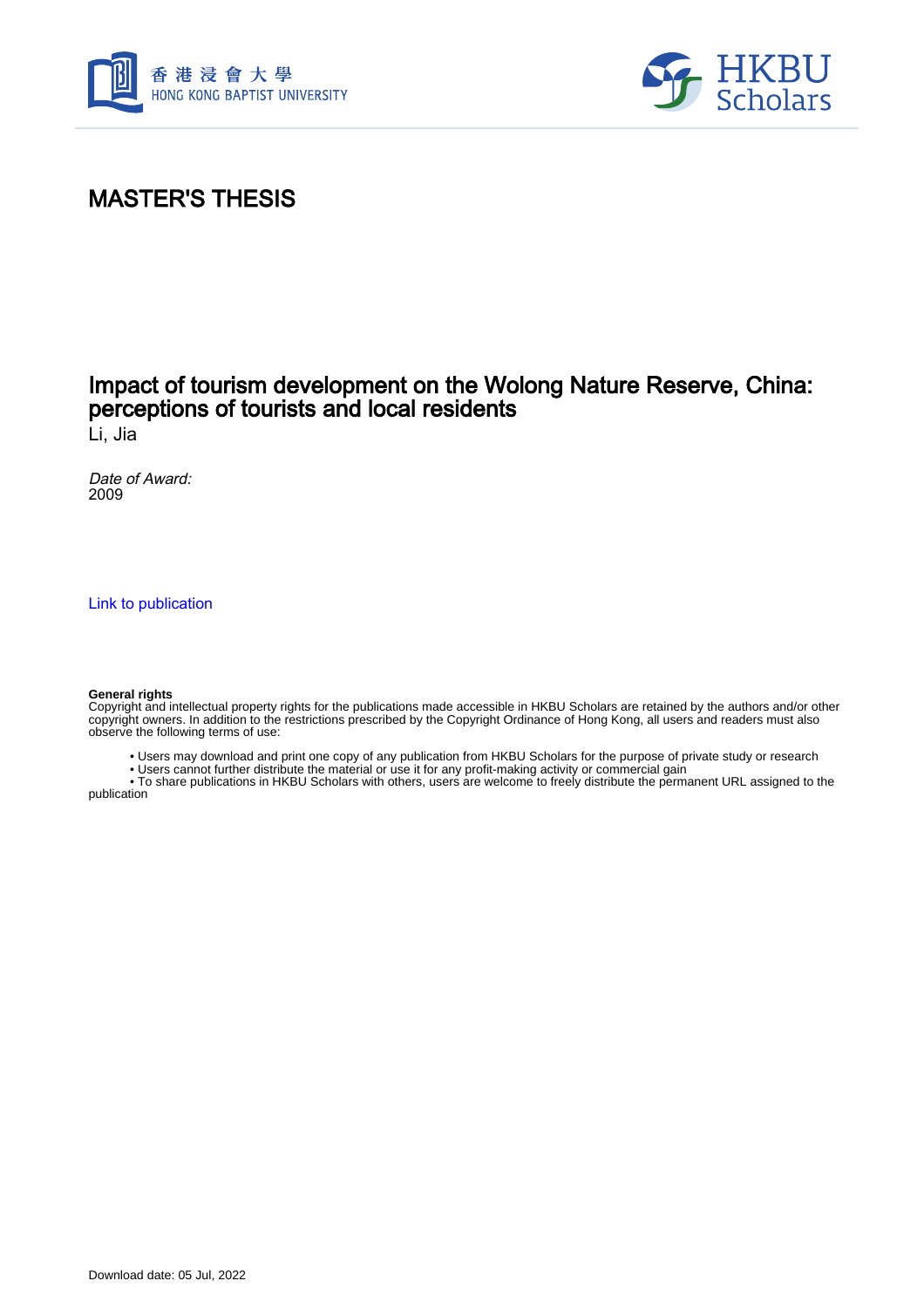### **Impact of Tourism Development on the Wolong Nature Reserve, China: Perceptions of Tourists and Local Residents**

**LI Jia** 

### **A thesis submitted in partial fulfillment of the requirements**

**for the degree of** 

**Master of Philosophy** 

**Principal Supervisor: Prof. WONG Kenneth K K** 

**Hong Kong Baptist University** 

**January 2009**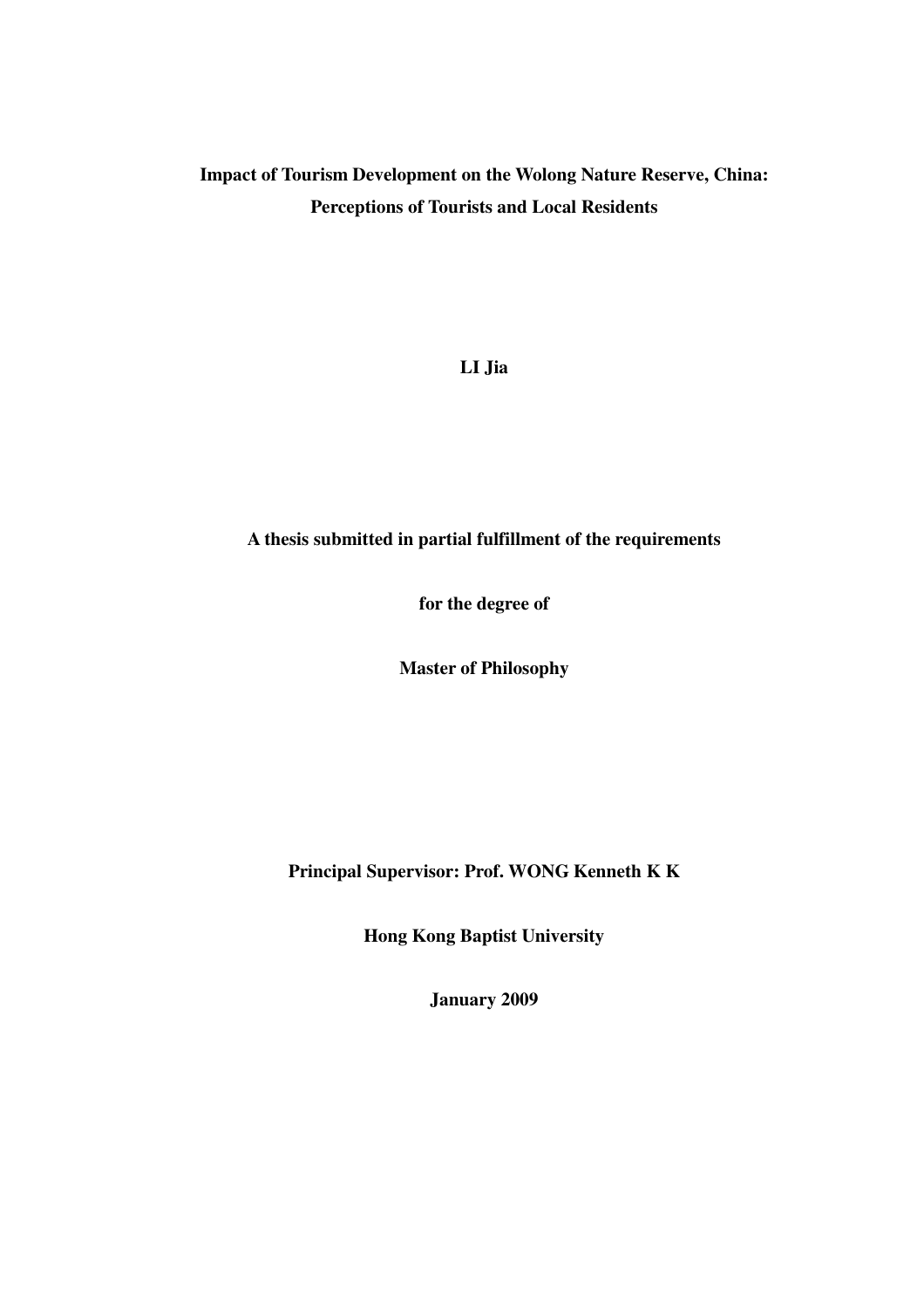#### **ABSTRACT**

Researches on the impact of tourism development on the eco-environment of nature reserves have received more attention in recent years. However, few studies examine the impacts from the perspective of stakeholders of the nature reserve. This study addresses this concern by using the case of the Wolong Nature Reserve (WNR), China. The WNR is the leading centre established to protect the endangered giant panda. But its eco-environment has undergone significant changes due to tourism development and associated activities in recent years. This study focuses on three major aspects: evaluating the environmental impacts of tourism development, identifying the causes of the dilemma between nature conservation and economic development, and suggesting a viable solution to tackle with the dilemma. Diverse methods are used to collect the information and data for the analysis, which include documentation, interviewing, field observation and questionnaire survey.

The findings of the study revealed that the overall environmental quality of the study area was generally perceived to be good by respondents. However, with the growth of the tourism industry, increasingly more negative impacts surfaced. The existing tourism operated according to the "mass tourism" model, which is less sustainable when compared with the "ecotourism" option. In the study, both the tourist and resident respondents agreed that the development of tourism facilities and associated activities have created negative impacts on the eco-environment of the study area. Therefore, a dilemma exists between the goal of conserving environment and the quest for developing local economy. In addition to the impact of tourism, the dilemma was accentuated by the problematic functional zoning of the WNR and the failure of the resident's relocation program. Thus, in order to sustain the reserve, ways to reconcile nature conservation and development in the WNR are needed, and one of the options is to develop the reserve as an "ecotourism" site.

In contrast to traditional mass tourism, ecotourism has been widely conceived as a viable solution in tackling this kind of dilemma. When closely monitored and properly managed, the WNR could further strengthen its conservation roles, while at the same time contribute to the socioeconomic development of the WNR. The study suggests that appropriate ecotourism products should be designed to cater to the interests of different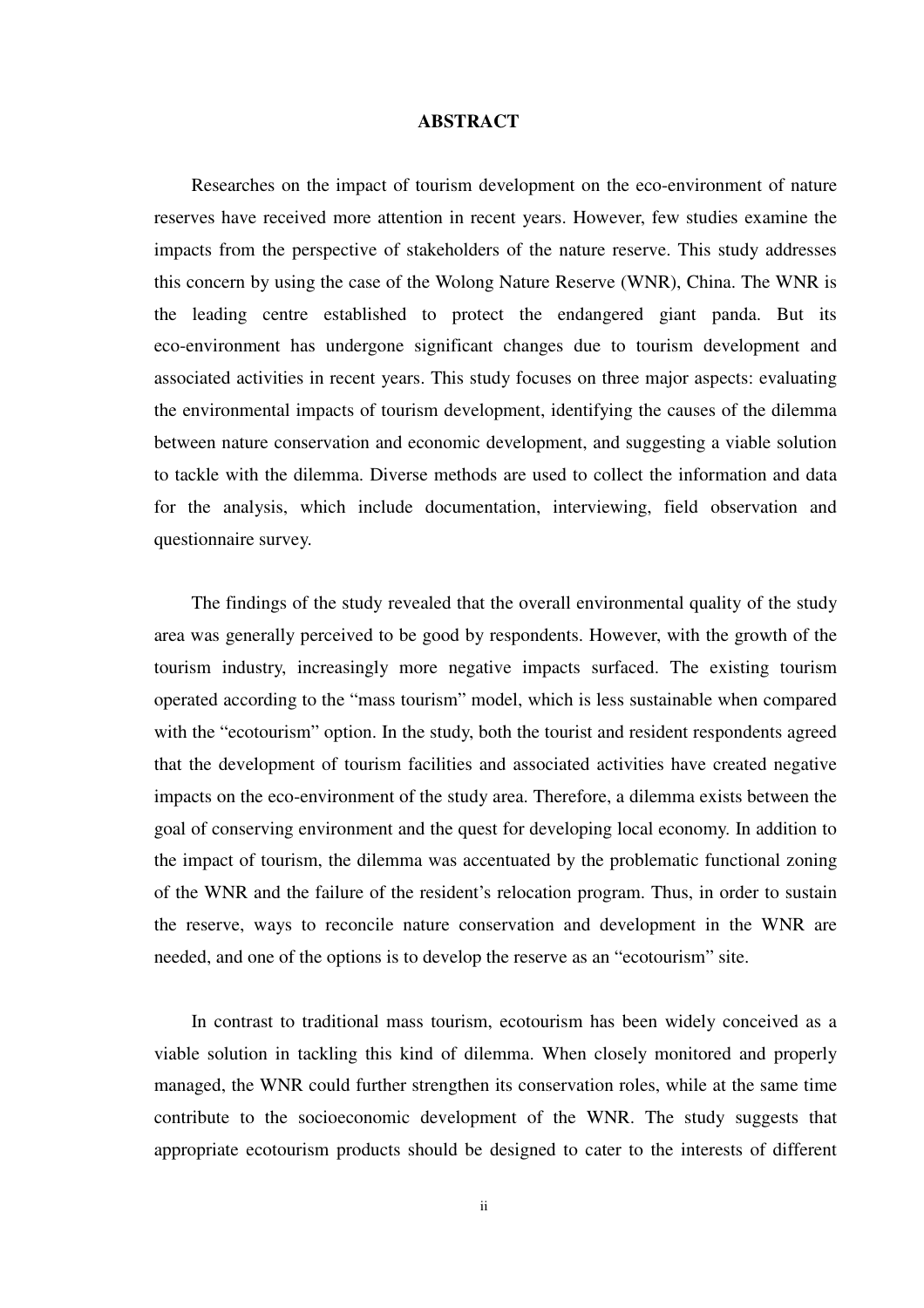tourist groups. Meanwhile, local residents should be encouraged to engage in ecotourism development actively. In addition, other supportive policies such as an environmental education program to enhance the environmental awareness of tourists and residents should be developed. To mitigate the impacts, a detour road should be built to minimize the negative traffic impacts in the WNR. It is anticipated that the findings of the present study will shed light on balancing the development and conservation needs of the WNR and nature reserves in other countries.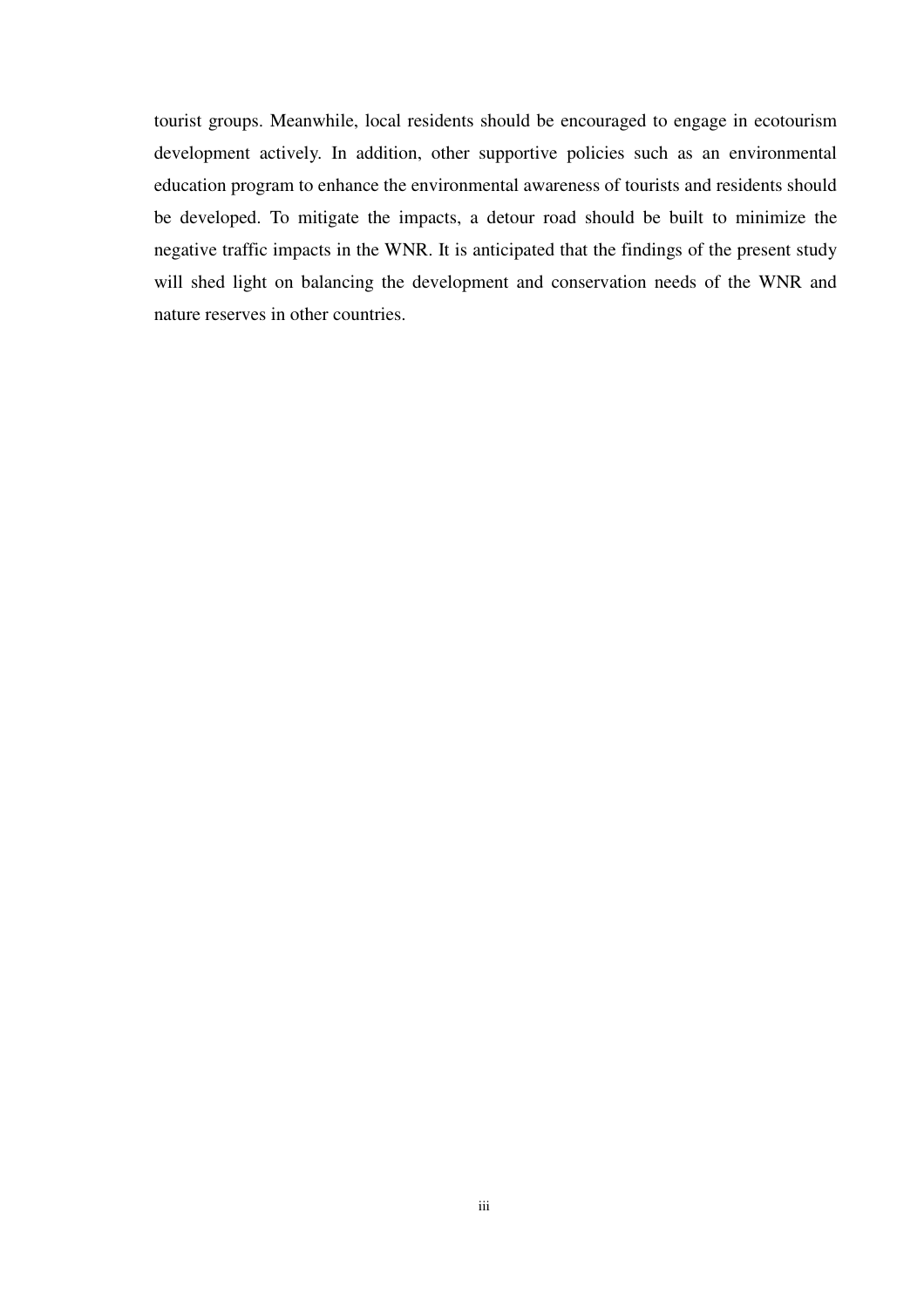### **TABLE OF CONTENTS**

| <b>Declaration</b>          | $\mathbf{1}$        |
|-----------------------------|---------------------|
| <b>Abstract</b>             | $\ddot{\mathbf{i}}$ |
| <b>Acknowledgements</b>     | iv                  |
| <b>Table of Contents</b>    | V                   |
| <b>List of Tables</b>       | vii                 |
| <b>List of Figures</b>      | ix                  |
| <b>List of Appendices</b>   | X                   |
| <b>List of Abbreviation</b> | xi                  |
|                             |                     |

| <b>Chapter One</b> | <b>Introduction</b>           |                |
|--------------------|-------------------------------|----------------|
| 1.1                | Introduction                  |                |
| 1.2                | Research objectives           | 3              |
| 1.3                | The Wolong Nature Reserve     | $\overline{4}$ |
| 1.3.1              | Case background               | $\overline{4}$ |
| 1.3.2              | Reasons for selecting the WNR |                |
| 1.4                | Literature review             |                |

**Chapter Two Methodology**  2.1 Introduction 13 2.2 Documentation 13 2.3 Field observation 14 2.4 Face-to-face interviews 15 2.5 Questionnaire survey 16

# **Chapter Three Impacts of Tourism Development on the Wolong Nature Reserve**  3.1 Introduction 22 3.2 Profile of the respondent samples 22 3.3 Activity patterns of the respondents 27 3.4 Measuring environmental impacts 31 3.5 Perceived environmental quality and environmental impacts 32 3.5.1 Existing environmental quality 32